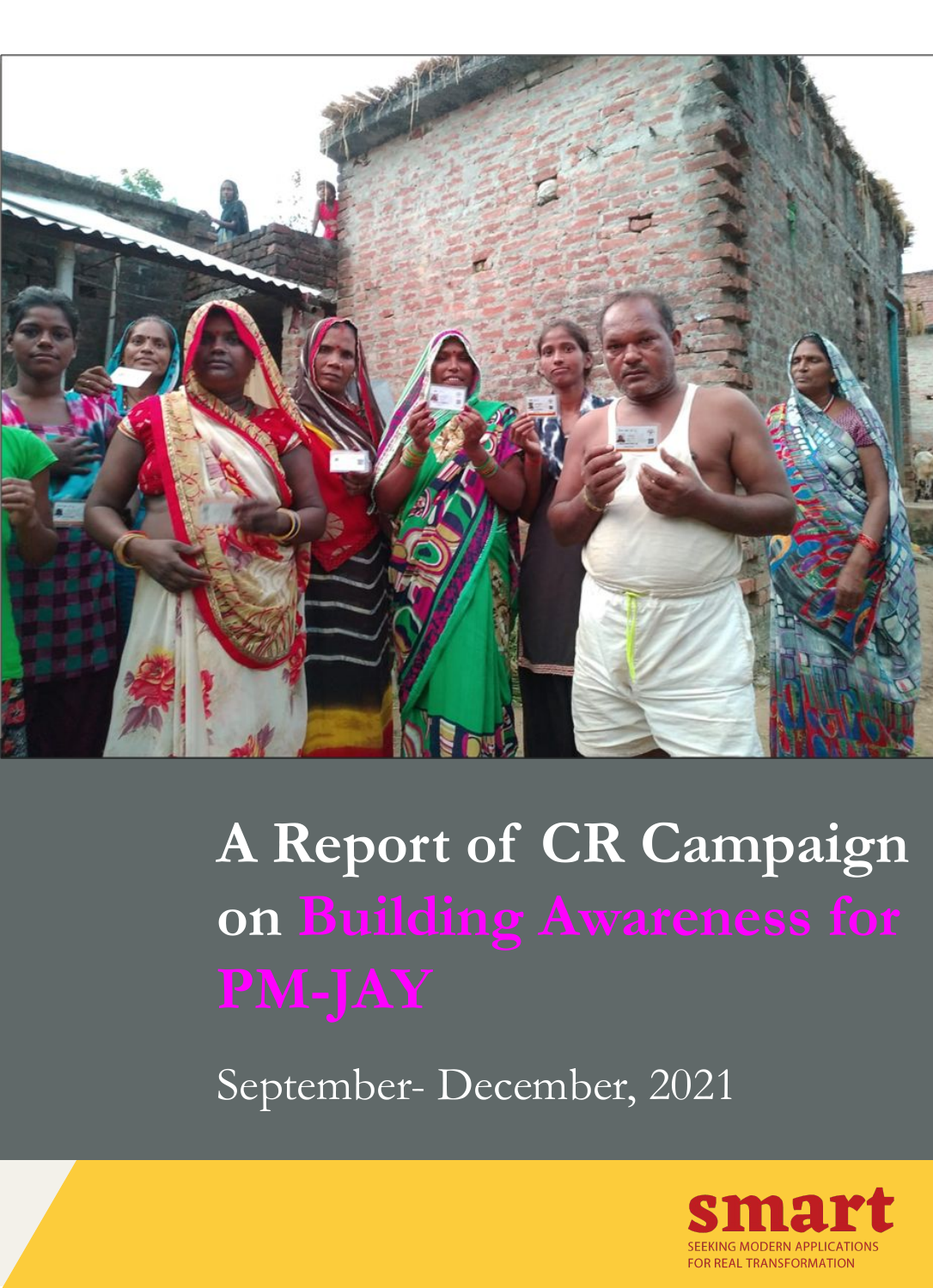

## Key Objective: **Build awareness and increase uptake of Golden Cards among eligible beneficiaries via CRs**

1. Disseminate **correct information** on the scheme, eligibility criteria, process and its benefits

2. Recording **testimonials of beneficiaries** and sharing with a wider audience

3. Conduct **outreach activities** to mobilise communities to avail the benefit

4. Facilitate Community Members to get their **Golden Cards** made

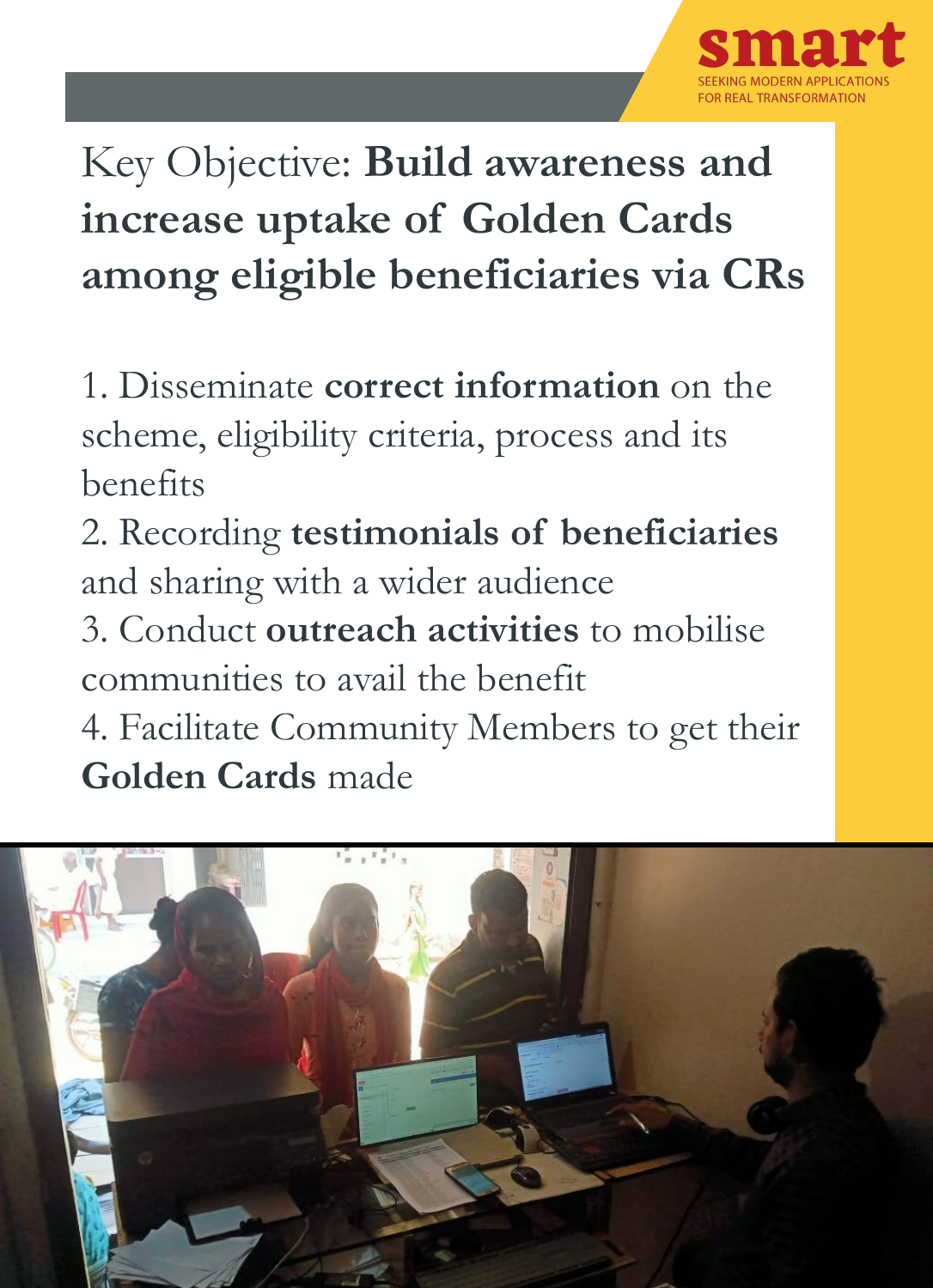

| Radio Station         | <b>District</b> |
|-----------------------|-----------------|
| <b>Loudspeaker FM</b> | Gorakhpur       |
| Radio Gorakhpur       | Gorakhpur       |
| Radio IIMT            | Meerut          |
| Radio SD              | Muzaffarnagar   |
| Waqt Ki Awaaz         | Kanpur Dehat    |

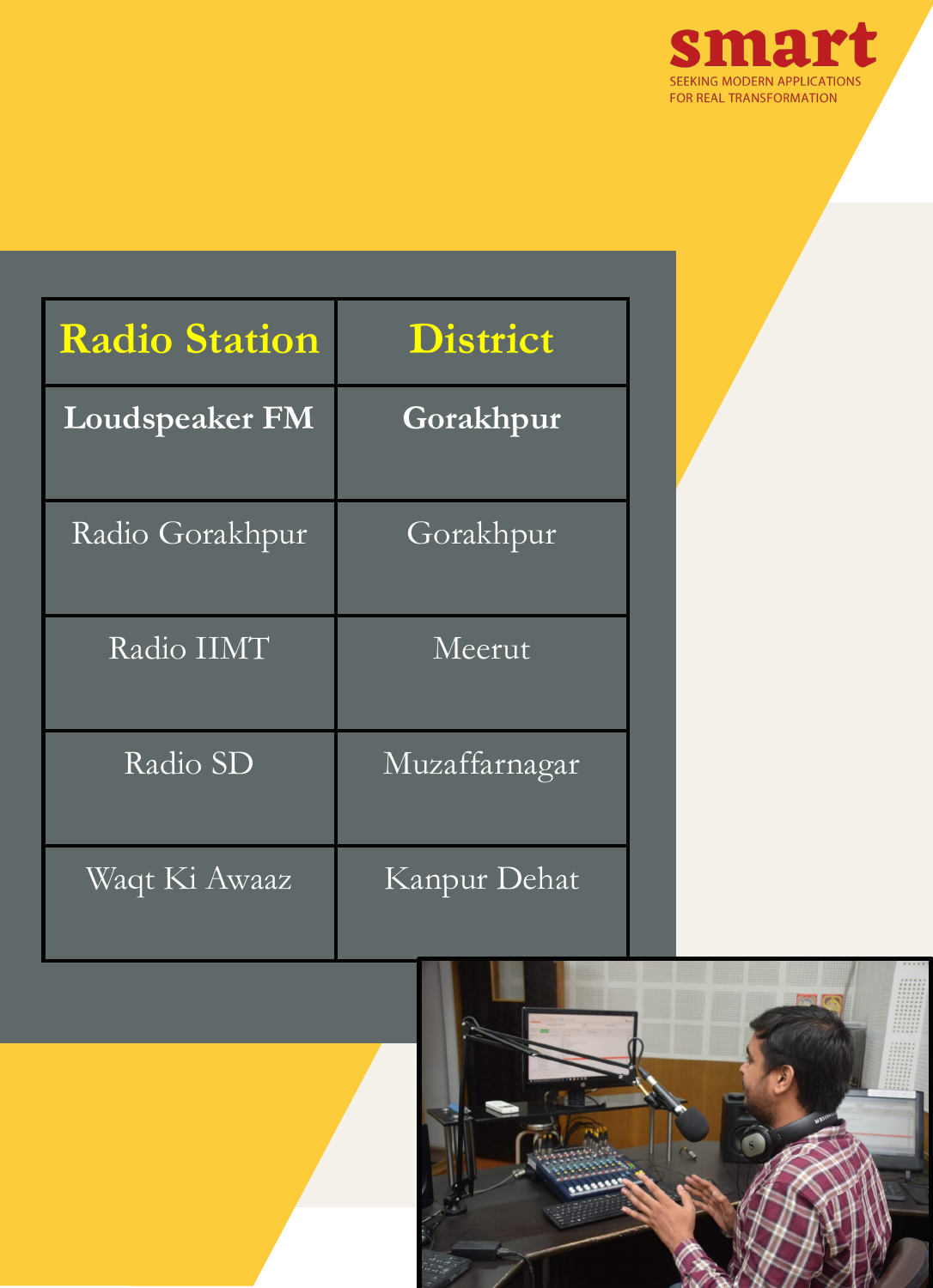

## **Campaign at a Glance (1st December- 31st December, 2021**

## Total Airtime-**13,650 minutes**

- RJ Links- **332**
- Original Promos created & broadcast everyday- **50**
- Bytes & Testimonials received- **89**
- Calls received- **971 1036 Golden Cards made by CRs in 3 Months**

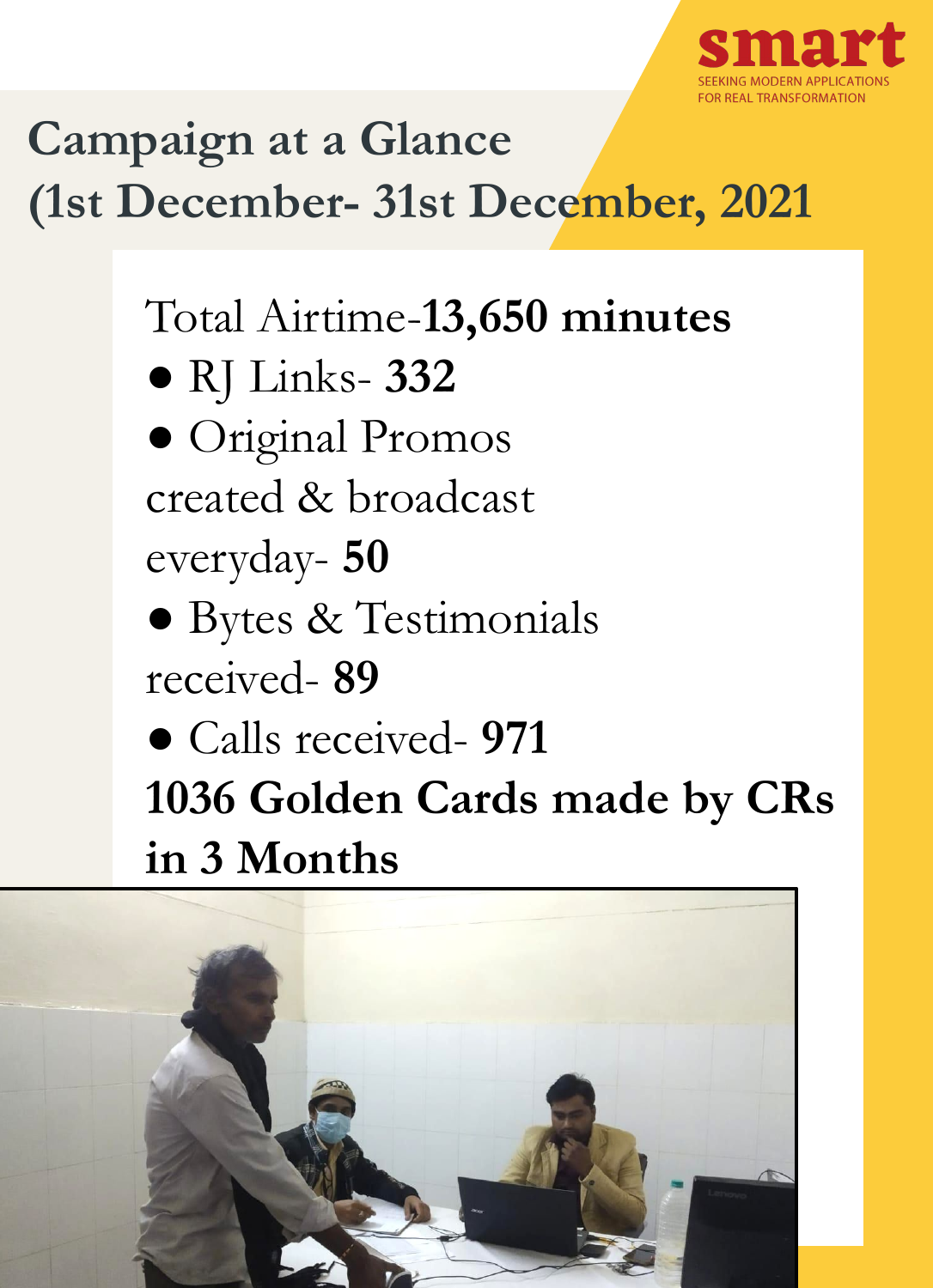

## **Campaign at a Glance (September- December, 2021)**

Total Airtime-**42,958 minutes** ● RJ Links- **845** ● Original Promos created & broadcast everyday- **95** ● Bytes & Testimonials received- **373** ● Calls received- **5100 2833 Golden Cards made by CRs in 3 Months**

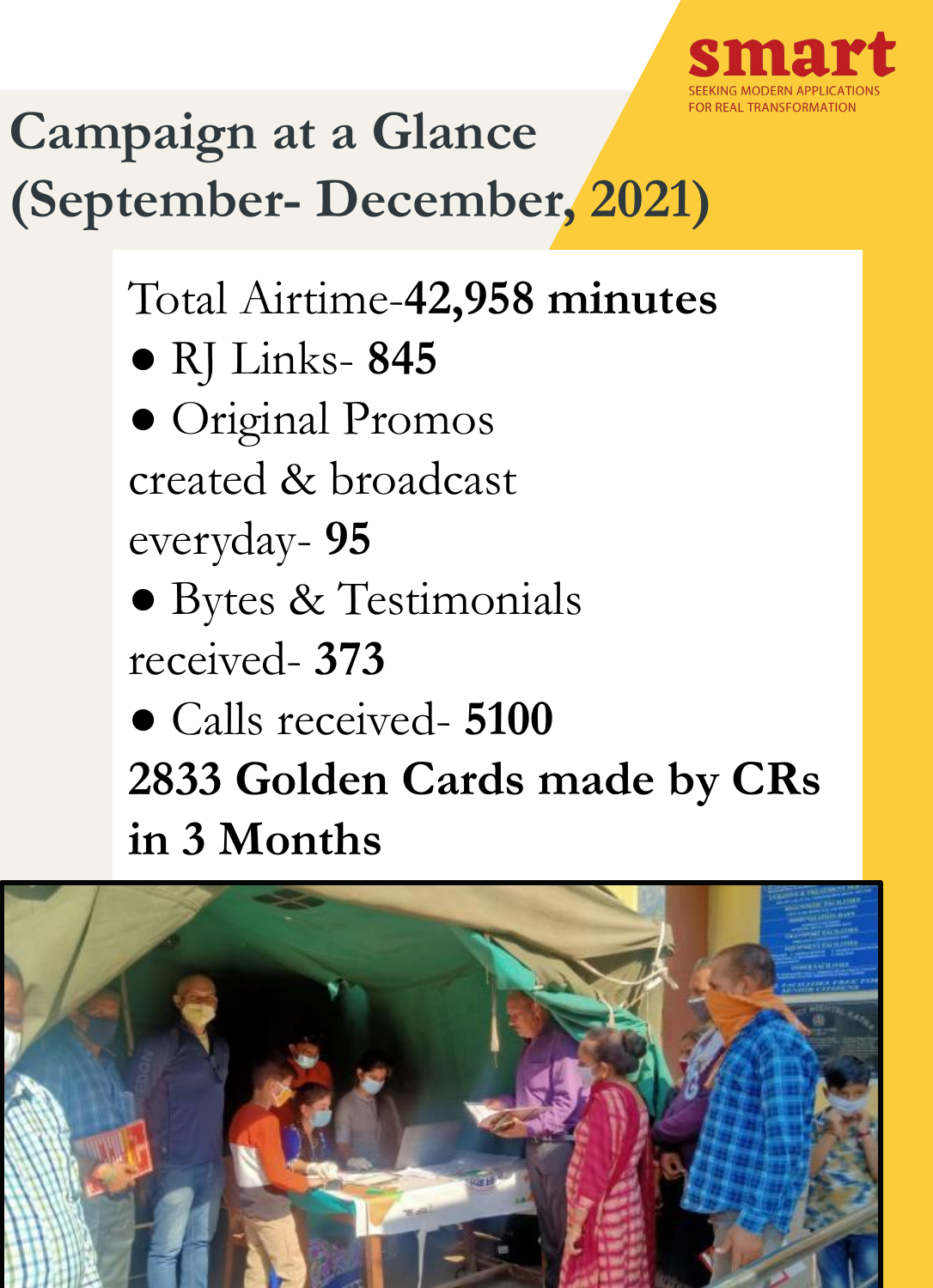

## **Increase in number of Golden Cards made by CRs**

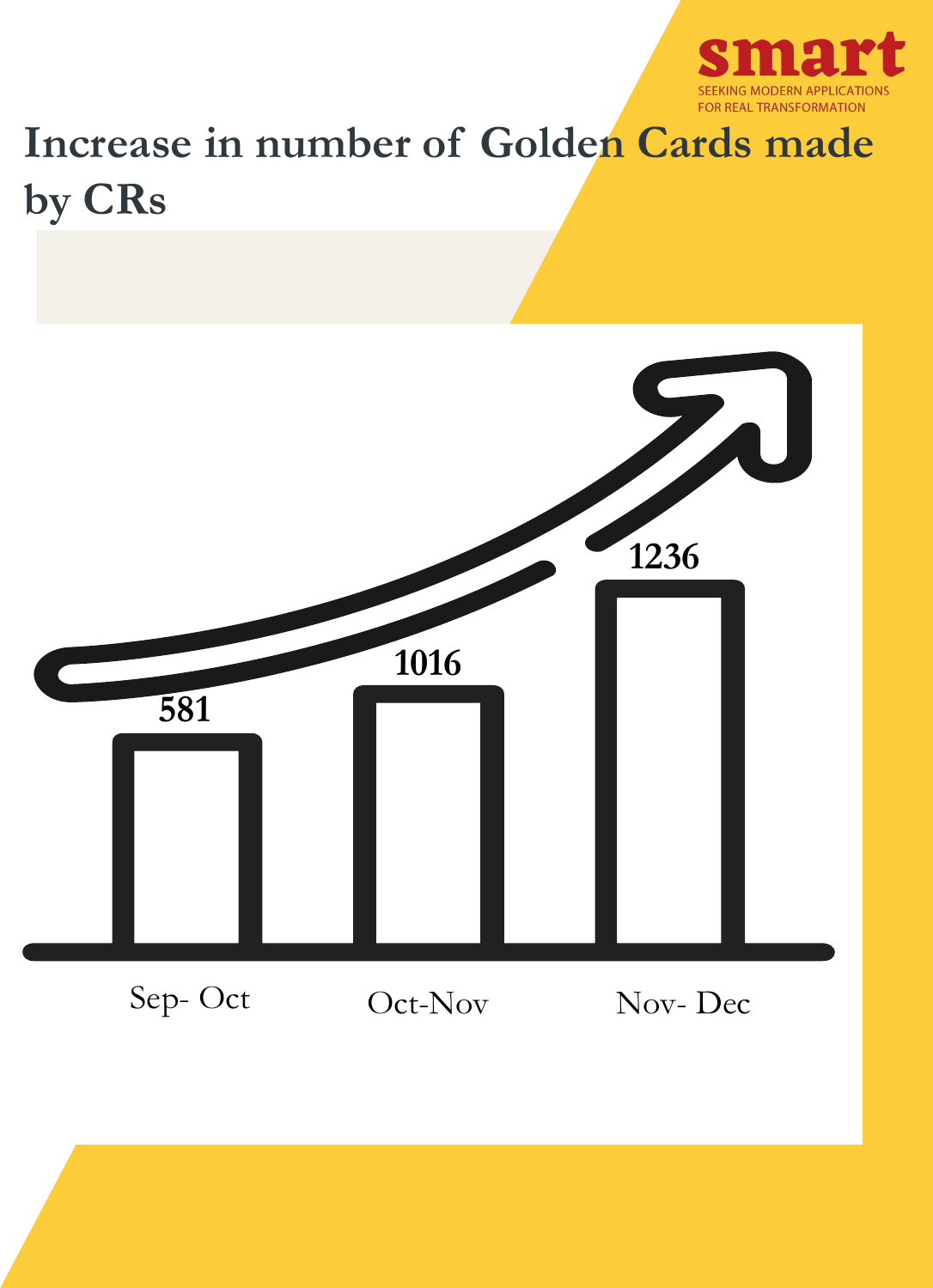

## **Community Feedback**

#### **Anju, Kanpur Dehat**

I was suffering from sugar and hypertension. Our family didn't have enough money to get my treatment done. then I got the information about the golden card from a program on Waqt ki Awaz. I called them and they guided me and helped me get my golden card. I was admitted in the hospital. All my treatment was free of cost and now I much better.

#### **Anil Kumar, Muzaffarnagar**

I got many benefits from PM-JAY. Radio SD, took me to the camp and got my golden card made. My stone removal surgery was free of cost.

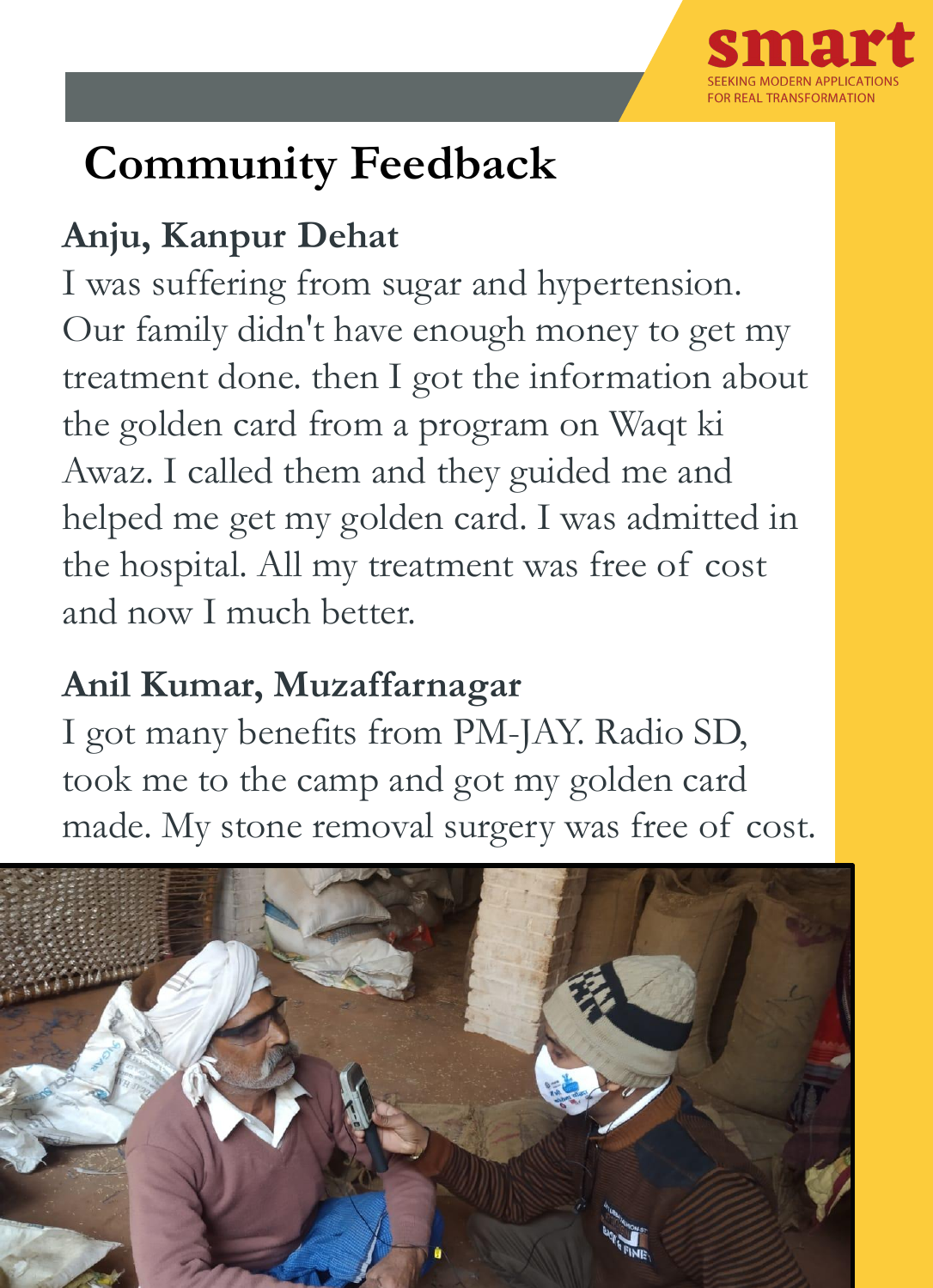

## **Community Feedback**

#### **Munni Devi, Meerut**

I lost my eyesight. The doctor said that I needed to be operated. I didn't have enough money to get operated but after listening to the programs on Radio IIMT and with their help my golden card was made. My operation was successful without any amount of money.

#### **Aruna, Gorakhpur**

I was pregnant, and there was a need to do cesarean surgery. With the help of the Golden card ,the surgery has been done without any cost. I would like to thank Radio Gorakhpur for helping me throughout the process.